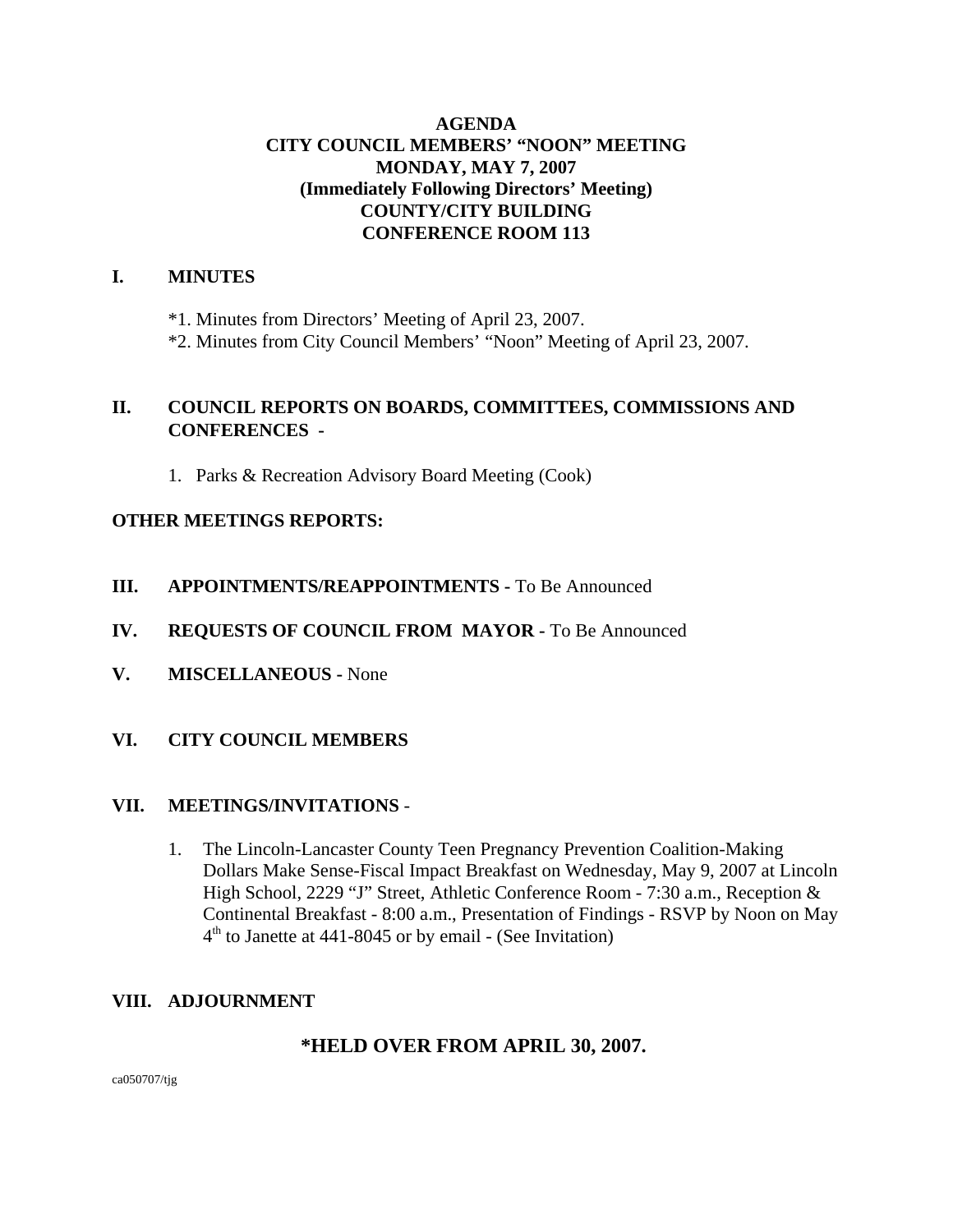# **CITY COUNCIL NOON MEETING MINUTES MONDAY, MAY 7, 2007**

**Council Members Present:** Dan Marvin, Vice-Chair; Jon Camp; Jonathan Cook; Robin Eschliman; Annette McRoy and Ken Svoboda.

#### **Council Members Absent:** Patte Newman

**Others Present:** Mayor Coleen Seng, Mark Bowen, Mayor's Chief of Staff; Ann Harrell, Administrative Aide to the Mayor; Dana Roper, City Attorney; Don Herz, Finance Director; Coby Mach, LIBA; Mary Meyer, Clerk; and other interested parties.

A copy of the Nebraska Open Meetings Act located on the back wall of Room 113.

Vice-Chairman Marvin convened the meeting at 11:25 am.

### **I. MINUTES**

\*1. Minutes from Directors' Meeting of April 23, 2007. \*2. Minutes from City Council Members' "Noon" Meeting of April 23, 2007. Vice-Chairman Marvin called for approval of the above minutes. With no corrections minutes approved by acclamation.

### **II. COUNCIL REPORTS ON BOARDS, COMMITTEES, COMMISSIONS AND CONFERENCES**

### **Parks & Recreation Advisory Board Meeting (Cook)**

Cook reported at the meeting they discussed the declaration of surplus property on Holmes Golf Course, with numerous people attending the meeting, including a representative from Talent Plus and concerned neighbors. Cook used an illustrated map of the land for his discussion on the surplus property, pointing out the existing land which was sold to Talent Plus previously, and the area, or surplus property, which is being discussed to sell to Talent Plus now.

Camp asked if the parking lot would go onto this area? Cook replied not really and illustrated where the driveway and parking lot were and stated there was a proposed new parking lot. McRoy asked for clarification on the illustration of what land Talent Plus owned. Cook referenced the illustration and showed the land owned by Talent Plus. McRoy stated Talent Plus owns some land which they never have built on with Cook agreeing. He then stated if we don't sell them any new land they could still build, but would have a little difficulty getting the desired parking. Also, neighbors who are upset about this sale still weren't particularly happy with the original building.

Marvin noted the Parks and Rec Department is selling this land, basically saying they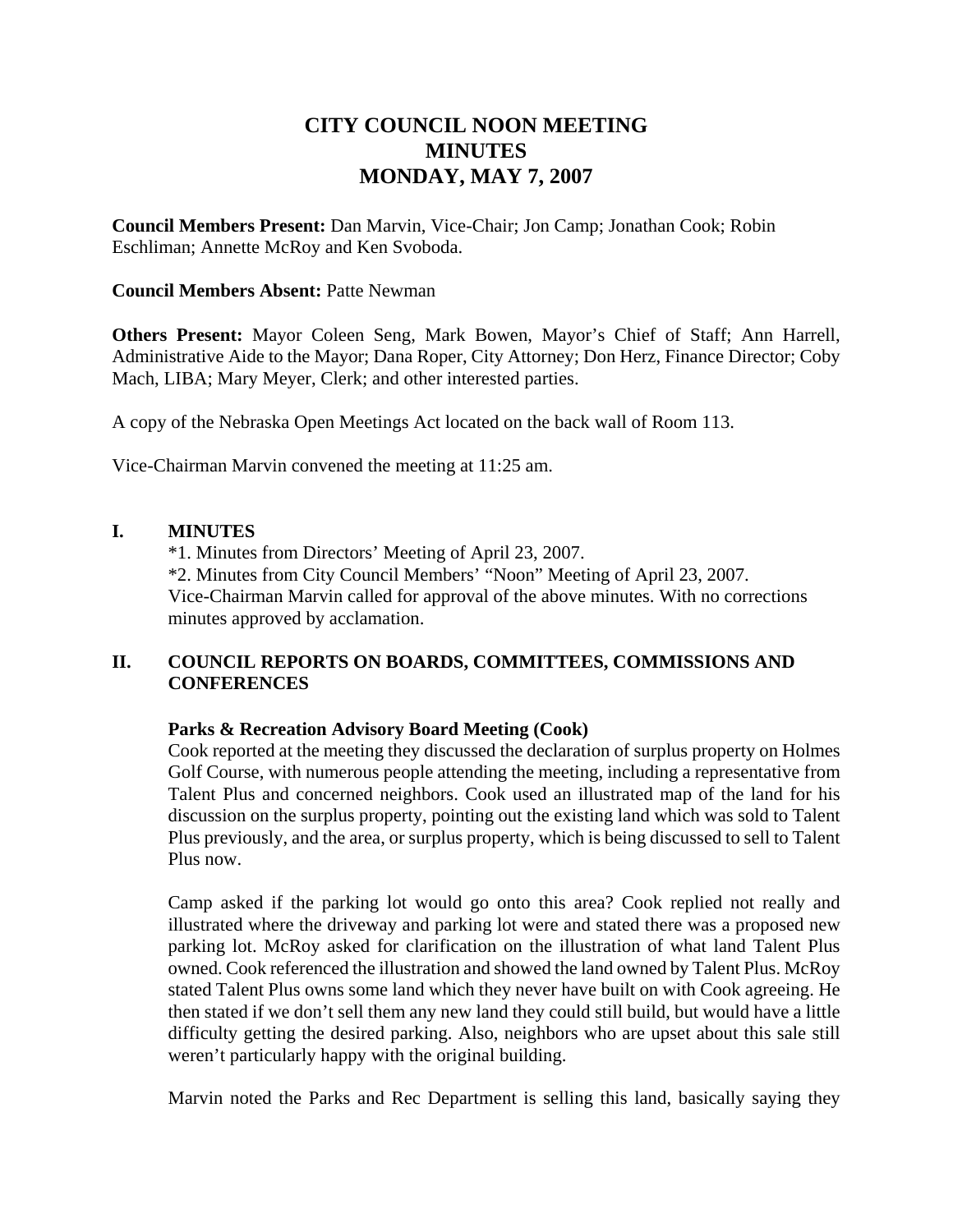actually don't need all of it. Cook replied that is probably true but the fact is the Department is saying they don't think they have use for this land and if half is sold we would receive half the money, which will be used by the Parklands. Also, Talent Plus is indicating they would keep as a landscaped green space type location. With this information the Parks and Recreation Advisory Board was split. A vote was taken with three in favor of the sale, three against, and three abstentions. Camp asked if it was three abstentions or three against? Cook said three abstentions, with the vote being three for, three against and three abstaining. McRoy asked why three members abstained? Cook replied he abstained because normally on these types of issues he does abstain. Dennis Scheer abstained as he's worked for Talent Plus and thought some people might think there would be a conflict of interest. And one new Park Board Member was too uncomfortable and chose to abstain as well. So, no clear recommendations.

Camp asked with the land which was originally sold there were approximately three plus acres which Talent Plus was going to buy, which was approved for sale, but they only bought two point three acres? Cook replied if we plan to sell Talent Plus has an option to buy, having the first buying rights of the property. Camp asked if Talent Plus could have bought it last time, but decided not to buy all that was offered? Cook agreed but added they, Talent Plus, did keep their option. When Talent Plus identified the portion they wanted for purchase at that time, it was exactly what we surplused and no more. What we need to do here is surplus this land, because the only people we can sell to is Talent Plus initially, unless they say no. Camp asked when the three point seven acres went to Parks and Rec, did they agree at that time to surplus this land? Cook replied he didn't know the answer but regardless of what the recommendation might have been the time has passed, and the second building has not been built. He added there are also people who don't like the building architecture.

Eschliman asked if landscaping was a requirement, to try to minimize the effect in the neighborhood? What was done before to make it more palatable? Cook replied this is in two parts (referring to the map), one part needed to be rezoned, which we went ahead with and then also required a use permit. At this late time assume the use permit only included what has been built. Cannot recall what conditions were placed on the use permit but stated they have to be set back so far, and one can see a lot of trees, and a house, so the primary view is from only one direction, or people living across the park in the one direction are going to see the building only. However, there was a discussion of what could be done in this case, because this would likely remain green, and could require certain conditions. This will go to the Planning Commission first.

#### **Homeless Coalition (Eschliman)**

Eschliman missed the meeting but obtained an update. She stated last year the Homeless Coalition received some funds for the homeless and this year again trying to receive. Also, she didn't know if everyone had seen the article of what the Downtown Lincoln Association is doing in conjunction with the Homeless Coalition, but they are conducting an educational program on the homeless. The program primarily is focused on University of Nebraska students, who are regulars downtown, and also on the general downtown community. The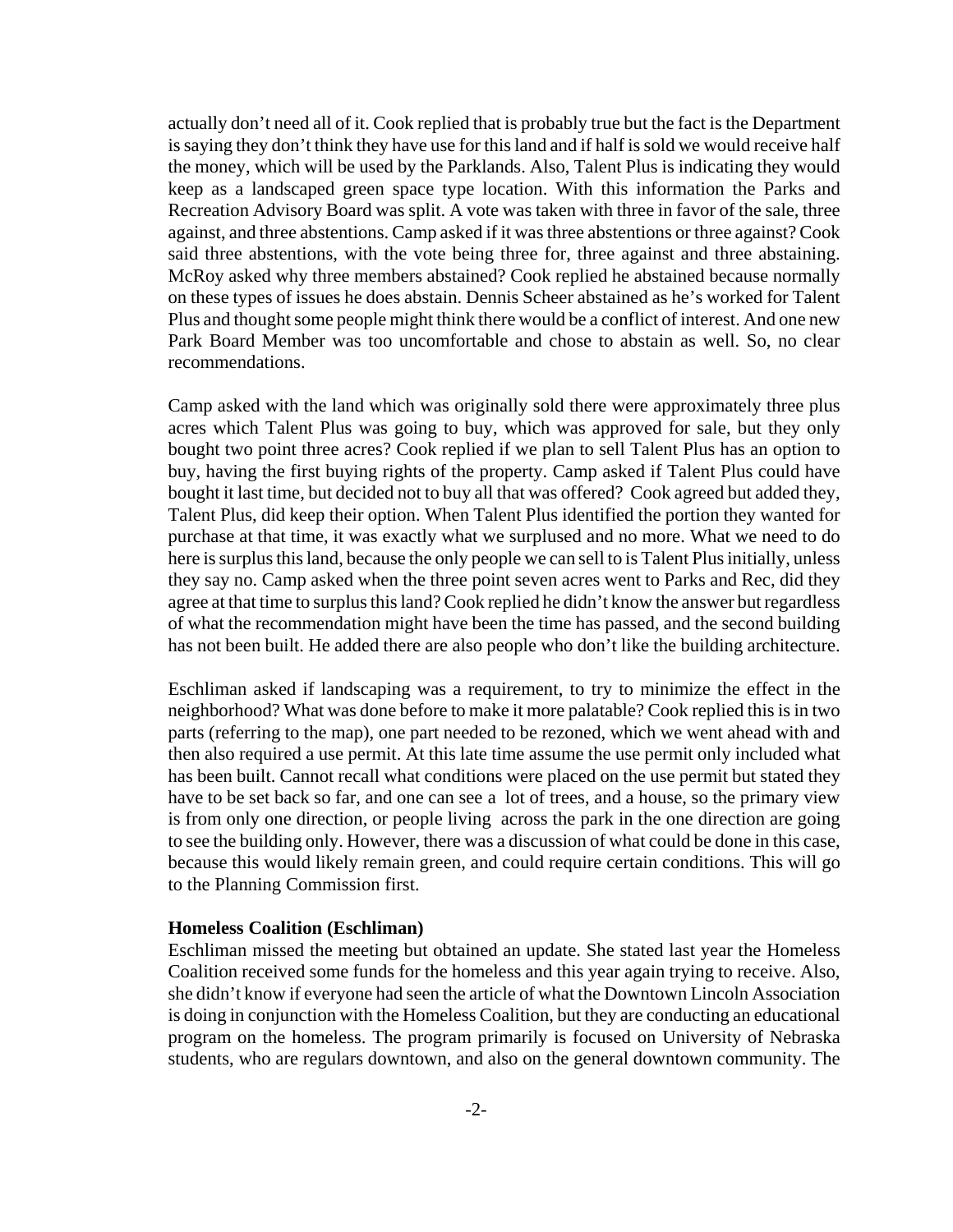trouble appears to be with University students regularly giving money to the homeless. This program would try to educate people to give donations directly to agencies.

McRoy added the Downtown Lincoln Association is paying for the program, with the UNL advertising class coming up with the theme of, "I didn't need your change, I just need a fresh start with my friends", which shows a lot of talent.

Eschliman mentioned she was contacted by a faith based ministry who wants to come to Lincoln to do urban forums. The group started in Omaha and they try to get high school students interested in the problems of the community. They want to get together to find out if we could have these kids brought to Lincoln to help with inner city issues, and if it would actually help us? Eschliman replied to the ministry and stated probably one area which the Council would like to focus on would be the  $13<sup>th</sup>$  and "E" area, the area where there's been fighting, etc. She then put them in touch with Chief Casady who now has been working with them. Eschliman stated the group will bring in the high school students sometime during summer and have them visit the jail, feed the homeless, do volunteering at The Gathering Place with a church group organizing a luncheon for the students. Also, the police department will take them through the delinquent areas of town which should include the chronic homeless situation downtown. It is nice to see a group coming in and taking an interest.

## **OTHER MEETINGS REPORTS:**

#### **III. APPOINTMENTS/REAPPOINTMENTS** Bowen stated none at this time.

#### **IV. REQUESTS OF COUNCIL FROM MAYOR**

Herz stated one objective would be to have an idea of who Council would like to have serve on the selection committee for the external auditor selection. A few years ago we went through this process where we selected the outside auditor, but the four years are up. He stated the reason the Council is asked to participate is that in the charter, under their powers and duties, is a part stating the Council shall contact with a CPA firm to make an independent audit, so we're typically going to ask somebody from the Council to sit in on the interviews and go through the process. There may be three to four hours of time involved, three one-hour interviews and then the follow-ups.

Marvin asked if Camp would like to volunteer? Camp agreed to serve.

### **V. MISCELLANEOUS**

### **VI. CITY COUNCIL MEMBERS**

**CAMP** - Camp asked if a luncheon was scheduled next Monday for the new and the old City Council Members? It's usually at the Nebraska Club. Eschliman asked if this would